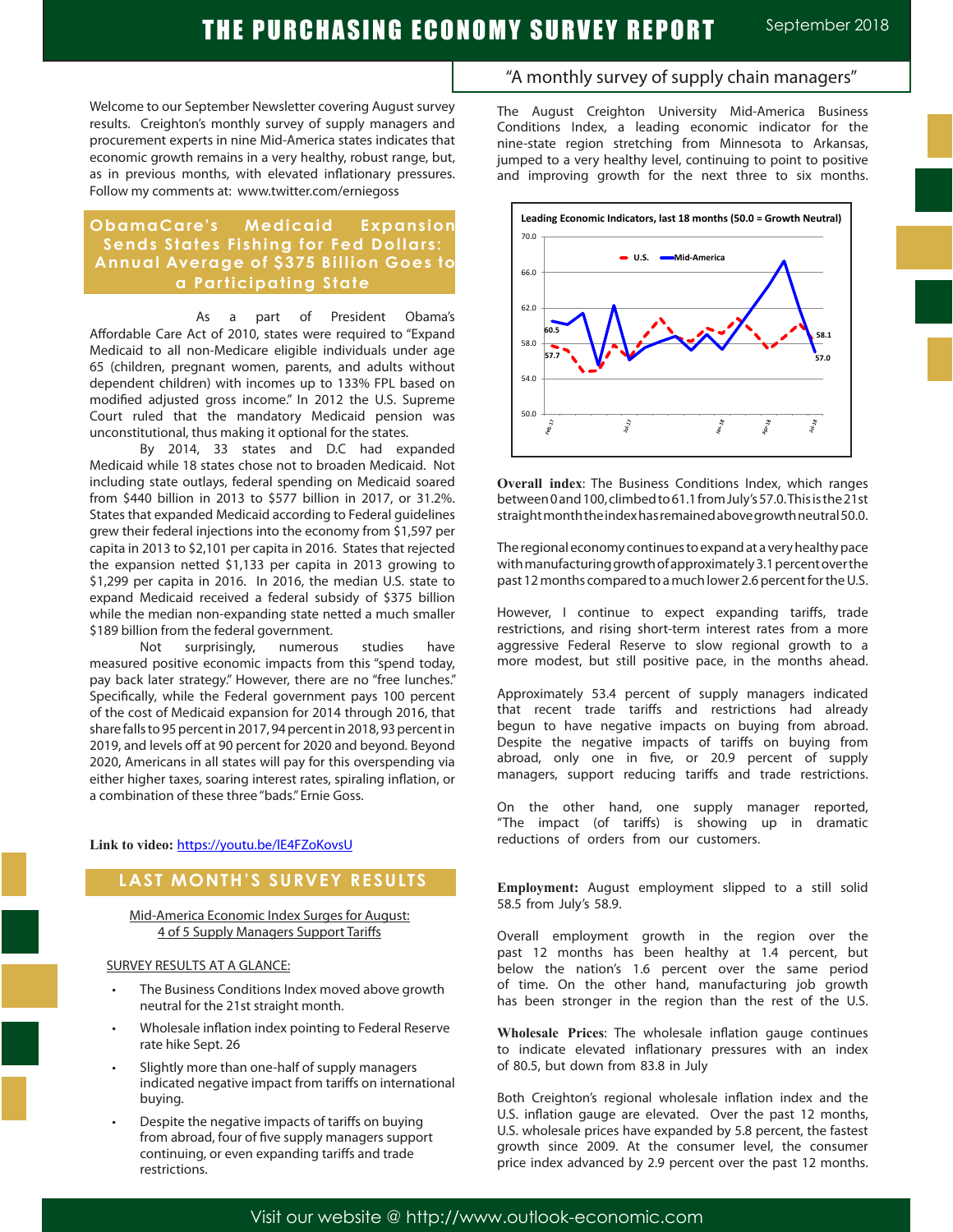I expect rising tariffs, trade restrictions, and higher oil prices to continue to boost wholesale and consumer inflation growth above the Federal Reserve's target. This trend has already begun to push consumer inflation higher. As a result, I expect, the Federal Reserve's interest rate-setting committee to raise short-term interest rates by one-quarter of one percentage point (25 basis points) at its Sept. 26 meeting.

One supply manager reported, "I buy steel for our organization. Tariffs create both a direct and indirect impact on my pricing, for sure. The threat of tariffs is helping to support higher domestic steel prices...way higher."

**Confidence**: Looking ahead six months, economic, as captured by the August Business Confidence Index, declined to a still strong 60.8 from July's 63.9. Despite trade tensions and tariffs, healthy profit growth, still low interest rates, and lower tax rates, supported robust business confidence.

**Inventories**: Companies expanded their inventories of raw materials and supplies and at a faster pace than in July. The August inventory index advanced to 58.8 from July's 53.3.

**Trade:** The regional new export orders index sank to 51.8 from 53.2 in July, and the import index slipped to 58.1 from July's 60.1. Positive export orders and imports may be the result of firms in the U.S., and among trading partners, advancing purchasing in anticipation of expanding tariffs and trade restrictions.

**Other components**: Components of the August Business Conditions Index were new orders at 65.5, up from 55.6 in July; the production or sales index expanded to 61.9 from July's 57.8; and speed of deliveries of raw materials and supplies rose to 60.7 from last month's 59.6.

The Creighton Economic Forecasting Group has conducted the monthly survey of supply managers in nine states since 1994 to produce leading economic indicators of the Mid-America economy. States included in the survey are Arkansas, Iowa, Kansas, Minnesota, Missouri, Nebraska, North Dakota, Oklahoma and South Dakota.

The forecasting group's overall index, referred to as the Business Conditions Index, ranges between 0 and 100. An index greater than 50 indicates an expansionary economy over the course of the next three to six months. The Business Conditions Index is a mathematical average of indices for new orders, production or sales, employment, inventories and delivery lead time. This is the same methodology, used since 1931 by the Institute for Supply Management, formerly the National Association of Purchasing Management.

### **MID-AMERICA STATES**

#### **ARKANSAS**

The August Business Conditions Index for Arkansas climbed to 58.7 from July's 56.7. Components of the index from the monthly survey of supply managers were new orders at 64.6, production or sales at 58.1, delivery lead time at 57.7, inventories at 56.6, and employment at 56.6. Over the past 12 months, the state's durable manufacturing sector has expanded jobs by 1.2 percent, while nondurable goods producers grew jobs at a 3.5 percent pace for overall manufacturing growth of 2.4 percent over the 12-month period, seventh among the nine Mid-America states.

# "A monthly survey of supply chain managers"

to a healthy 59.2 from July's solid 55.9. Components of the overall index from the monthly survey of supply managers were new orders at 67.2, production or sales at 58.7, delivery lead time at 57.4, employment at 56.3, and inventories at 56.3. Over the past 12 months, the state's durable manufacturing sector has expanded jobs by 6.0 percent, while nondurable goods producers grew jobs at a 4.6 percent pace for overall manufacturing growth of 5.4 percent over the 12-month period, first among the nine Mid-America states.

#### KANSAS

The Kansas Business Conditions Index for August dipped to 60.2 from July's 60.5. Components of the leading economic indicator from the monthly survey of supply managers were new orders at 66.8, production or sales at 58.5, delivery lead time at 60.7, employment at 55.4, and inventories at 59.6. Over the past 12 months, the state's durable manufacturing sector has expanded jobs by 3.3 percent, while nondurable goods producers grew jobs at a 3.6 percent pace for overall manufacturing growth of 3.4 percent over the 12-month period fourth among the nine Mid-America states.

#### **MINNESOTA**

The August Business Conditions Index for Minnesota climbed to 61.9 from July's 55.8. Components of the overall August index from the monthly survey of supply managers were new orders at 67.0, production or sales at 62.3, delivery lead time at 61.0, inventories at 59.8, and employment at 59.4. Over the past 12 months, the state's durable manufacturing sector has expanded jobs by 2.5 percent, while nondurable goods producers grew jobs at a 3.6 percent pace for overall manufacturing growth of 2.9 percent over the 12-month period, fifth among the nine Mid-America states.

#### MISSOURI

The August Business Conditions Index for Missouri inched upward to 56.5 from 56.4 in July. Components of the overall index from the survey of supply managers were new orders at 62.7, production or sales at 56.4, delivery lead time at 55.1, inventories at 54.1, and employment at 54.4. Over the past 12 months, the state's durable manufacturing sector has expanded jobs by 3.1 percent, while nondurable goods producers shed jobs at a minus 1.0 percent pace for overall manufacturing growth of 1.5 percent over the 12-month period, ninth among the nine Mid-America states.

#### NEBRASKA

The August Business Conditions Index for Nebraska increased slightly to 61.9 from July's 61.0. Components of the index from the monthly survey of supply managers were new orders at 67.0, production or sales at 62.3, delivery lead time at 60.9, inventories at 59.8, and employment at 59.4. Over the past 12 months, the state's durable manufacturing sector has expanded jobs by 4.7 percent, while nondurable goods producers grew jobs at a 5.0 percent pace for overall manufacturing growth of 4.9 percent over the 12-month period, second among the nine Mid-America states.

#### NORTH DAKOTA

The Business Conditions Index for North Dakota climbed to 76.0 for August from July's 69.6. Components of the overall index were new orders at 78.2, production or sales at 78.0, delivery lead time at 76.2, employment at 72.7, and inventories at 74.8. Over the past 12 months, the state's durable manufacturing sector has expanded jobs by 4.8 percent, while non-durable goods producers lost 1.2 percent of its employment base for overall manufacturing growth of 2.8 percent over the 12-month period, sixth among the nine Mid-America states.

#### IOWA

The August Business Conditions Index for Iowa advanced

OKLAHOMA

Oklahoma's Business Conditions Index has now remained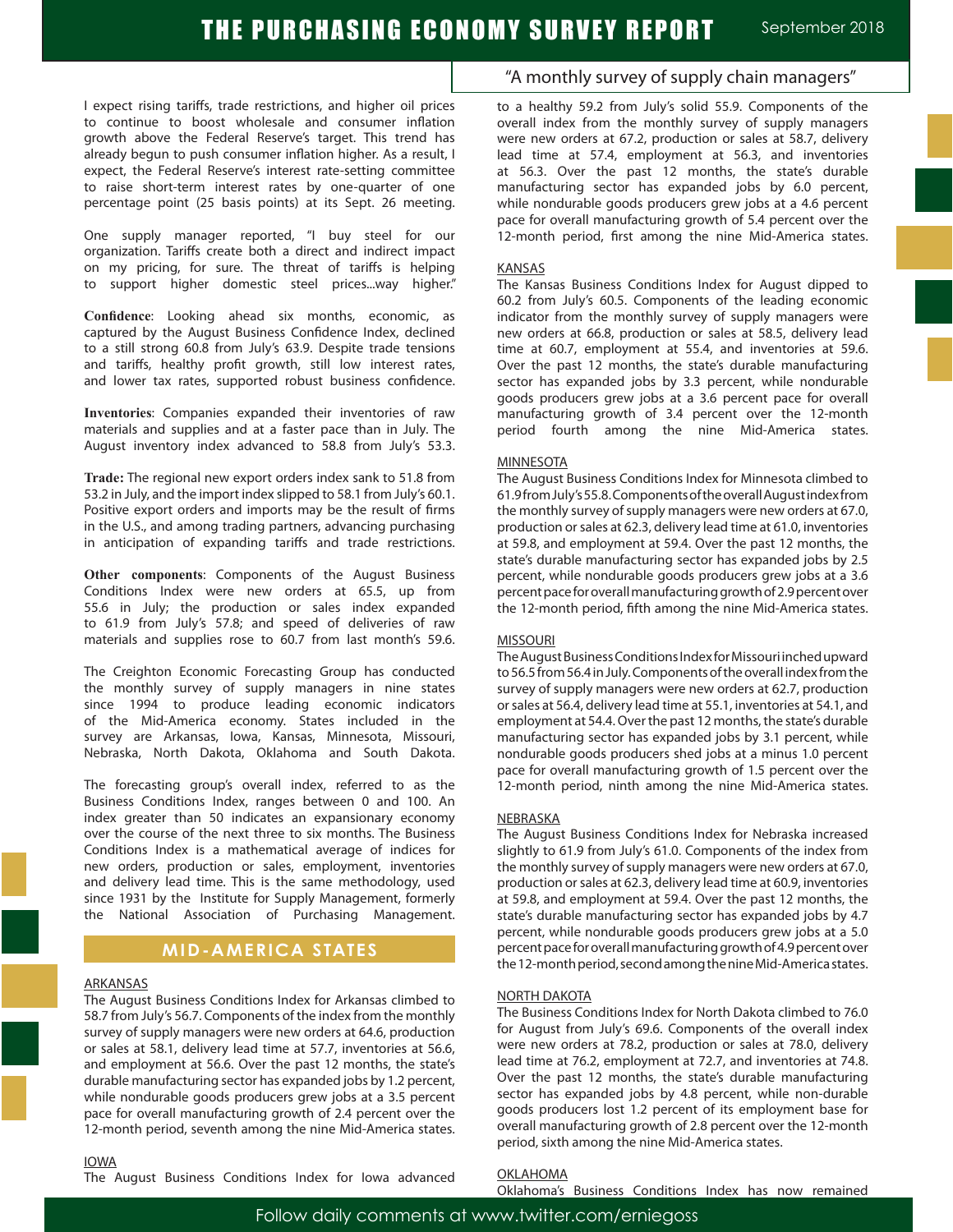Ĩ

above the 50.0 threshold for the last 13 months. The overall index from a monthly survey of supply managers slipped to 60.4 from July's 60.6. Components of the overall August index were new orders at 65.8, production or sales at 60.7, delivery lead time at 59.4, inventories at 58.2, and employment at 58.0. Over the past 12 months, the state's durable manufacturing sector has expanded jobs by 4.9 percent, while nondurable goods producers lost 5.9 percent of its employment base for overall manufacturing growth of 1.5 percent over the 12-month period, eighth among the nine Mid-America states.

#### SOUTH DAKOTA

The August Business Conditions Index for South Dakota increased to 55.6 for August from July's 54.3. Components of the overall index from the August survey of supply managers in the state were new orders at 62.0, production or sales at 55.4, delivery lead time at 54.1, inventories at 53.1, and employment at 53.5. Over the past 12 months, the state's durable manufacturing sector has expanded jobs by 5.4 percent, while nondurable goods producers grew jobs at a 2.6 percent pace for overall manufacturing growth of 4.4 percent over the 12-month period, third among nine Mid-America states.



# **THE BULLISH NEWS**

- The nation added 201,000 jobs in August as the unemployment rate was unchanged at 3.9%.
- Housing prices were up 6.2% in June from 12 months earlier. Supply constraints continue to push price growth at a pace that is diverging from much slower income growth.



# **THE BEARISH NEWS**

- The U.S. trade deficit expanded in July to a 5-month high. The trade deficit in goods with China surged 10% to a record high \$36.8 billion.
- For the first ten months of fiscal 2018, the nation's budget deficit widened by 21% compared to the same period in fiscal 2017
- In a signal of rising inflationary pressures, the consumer price index expanded by 2.9% in the 12 months ending in July 2018.

# **THE OUTLOOK**

**NABE Business Conditions Survey (August 2018)**. Highlights: "Over 90 percent of the NABE Policy Survey panel considers current tariffs and threats of tariffs as having unfavorable consequential impacts on the U.S. economy," said NABE Vice President Kevin Swift, CBE, chief economist, American Chemistry Council. "Panelists also expect unfavorable consequential impacts should the United States withdraw from NAFTA. "Current monetary policy continues to be supported by business economists, with nearly eight in 10 reporting that the Federal Reserve Board's policy is 'about right'," according to Swift. "Indeed, the percentage holding this view is the

# "A monthly survey of supply chain managers"

highest in more than 11 years. Most panelists believe the Federal Reserve's current inflation target of 2% should be maintained. Of the remaining panelists, more favor raising the target than lowering it." "Seven out of 10 panelists maintain that fiscal policy is 'too stimulative", added Survey Chair Jim Diffley, CBE, executive director, IHS Markit. "In general, the panel expects the federal deficit, as a percentage of the economy, to grow in the longer term, with eight out of 10 panelists indicating that fiscal policy should help shrink the deficit as a share of the economy.

**From Goss:** I expect \*\*the Federal Reserve to raise rates on September 26 (0.25% or 25 basis points); \*\*the Fed to raise rates again December 19 by another ¼% (80% likely). \*\*\*GDP growth to slow in the second half of 2018, but remain above 3.0% annualized. \*\*\*annualized growth in the consumer price index (CPI) to exceed 3% in Q4, 2018

### **WHAT TO WATCH**

- **Inflation, Inflation, Inflation:** The Bureau of Labor Statistics will release the inflation gauge for September on October 11. Year-over-year growth above 3.0% will be bearish for bond prices (rising yields, falling prices).
- **Wage Data for June:** On October 5, the U.S. Bureau of Labor Statistics will release wage data for September. Year-over-year growth above 3.0% will be a strong inflation signal and push the Fed to raise shortterm interest rates at their September and December meetings.
- Inverted Yield: . Marketwatch.com provides contemporaneous yields on the 2-year and 10-year U.S. Treasury bonds. Every recession since 1980 has been preceded by 2-year rates exceeding, or only slightly below 10-year rates (termed an inverted yield when negative). Currently 24 basis points (0.24%).

# **Goss Eggs (Recent Dumb Economic Moves)**

• Last month in a show of bi-partisan nonsense, Republican Senator Rubio, introduced a bill to provide a public (government) option for paid parental leave. The bill would allow any American to take paid time off to be with a new child. It pays for the program by allowing a parent to draw from future Social Security benefits. Nothing more in-line with Congressional thinking than taking funds from one underfunded, potentially bankrupt program, to support another government spending program.

# **STATISTIC OF THE MONTH**

6.94 million. The number of available (open) jobs in the U.S. This is the highest recorded since 2000. Only 6.28 million workers are unemployed.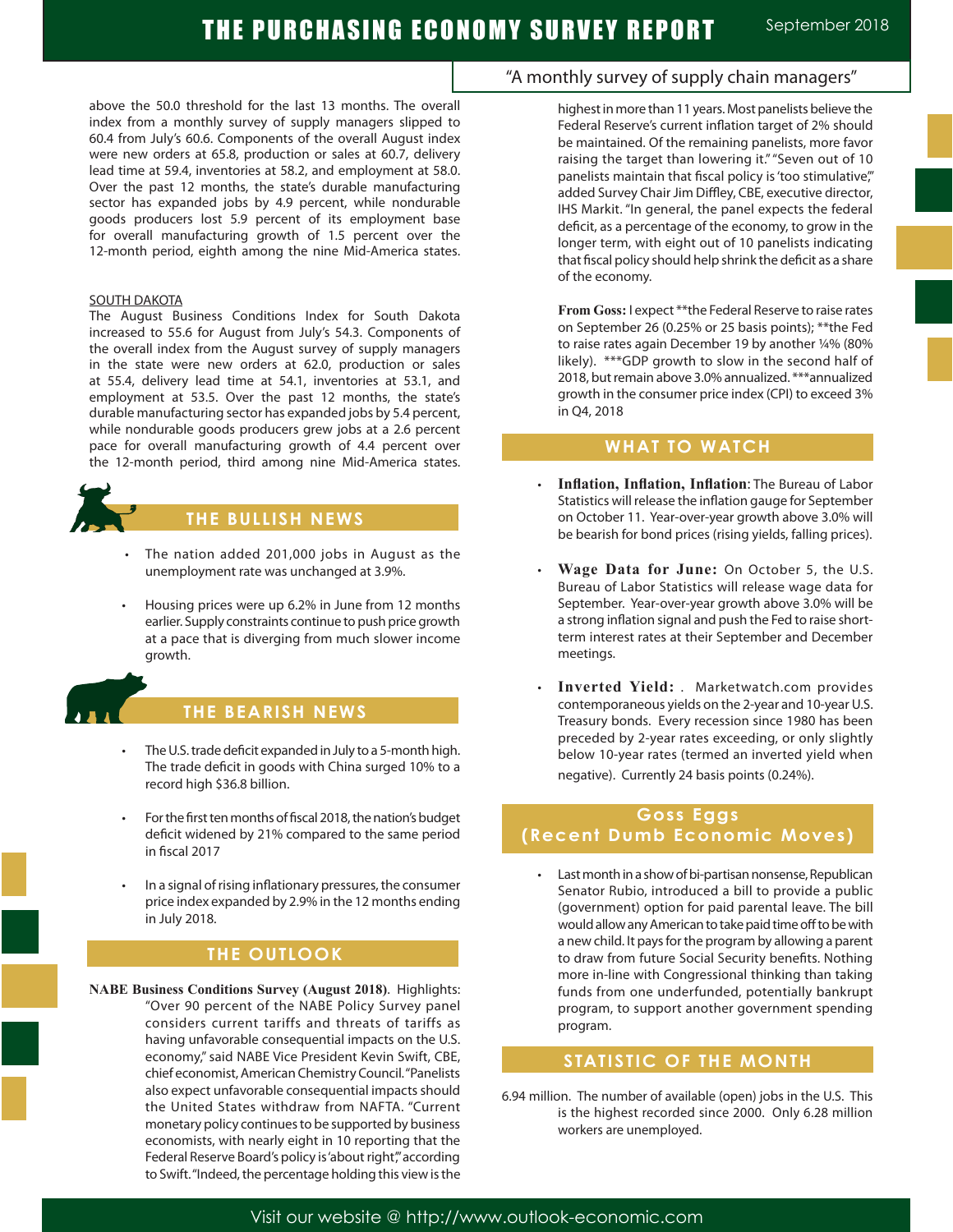### "A monthly survey of supply chain managers"

### **Supply Manager Careers**

- **Senior Supply Chain Analyst**. Target Inc. Minneapolis, MN. The Global Supply Chain Design team is responsible for defining Target Supply Chain's future operating model across the full value chain from vendor to guest. This team is responsible for developing longterm supply chain strategy by evaluating product flow from vendor to distribution center, across the first mile, middle mile and last mile, with focus on delivery speed, ensuring sufficient capacity for throughput and storage (inventory modeling). Team Members in this role provide analytical and thought leadership as they collaborate with stakeholders across product, technology and business teams to transform Target's Supply chain. The Senior Supply Chain Analyst will coordinate with and influence key partners in Inventory Management, Finance, Promotions & Pricing COE, GSCL Operations, and Network Planning.
- **Minimum Requirements.** \*Bachelors and/ or advanced degree in math, statistics, physics, computer science, supply chain, finance, engineering or related analytical field. \*A strong passion for empirical research and problem solving through data and statistical analysis. \*Ability to synthesize complex data to make optimal decisions High sense of urgency and self-motivation; ability to innovate and drive continuous improvement strategies quickly and independently. \*Ability to work well in an ambiguous, rapidly changing environment. \*Strong interpersonal and communication skills for effective relationship management. \*Proficiency with SQL, R, SAS, Python or similar tools for analyzing relational databases at scale Experience in Inventory Management, Supply Chain design, or Sales & Operations.

**Apply at:** https://tinyurl.com/ya3vxqu7

### **Supply Manager Reading Room**

- **Report:** "Managing Supply Risk. Are You Prepared for a Black Swan Event?" Although disruptions are inevitable, procurement is often not prepared to respond. Organizations that can quickly identify, diagnose, and resolve these issues will be in the best position to weather the storms. \*Learn how supplier risk management's responsibilities have evolved over the past decade. \*Understand 12 macro trends affecting global supply chains. \*Leverage financial health as a key metric for managing supplier risk. \*Gain risk management insight to inform long-term supply strategies. Read more at: https://tinyurl.com/ybq6pem3
- Survey results for September will be released on Oct. 1, the first business day of the month.

Follow Goss on twitter at http://twitter.com/erniegoss For historical data and forecasts visit our website at: http://business.creighton.edu/organizations-programs/economicoutlook